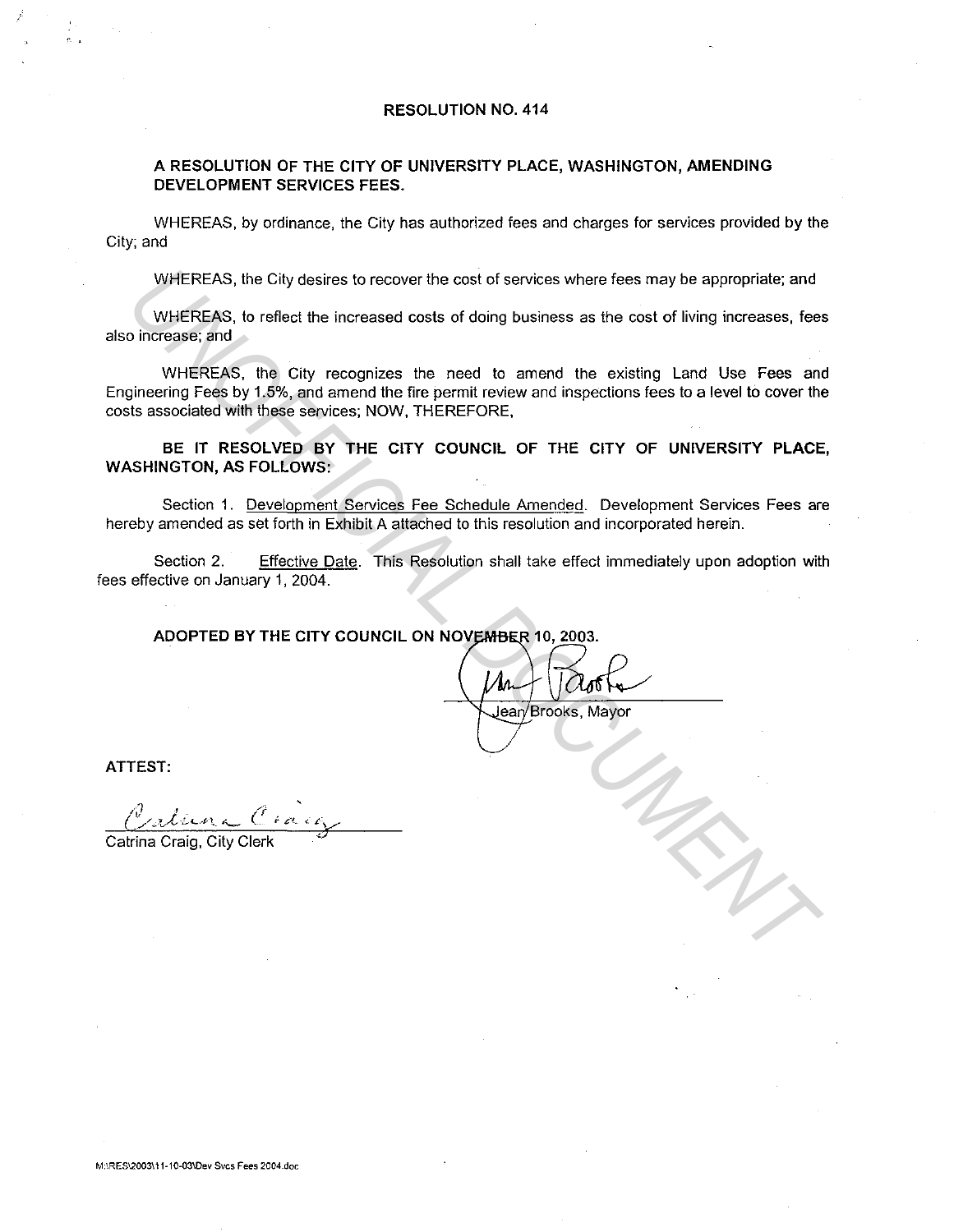# **Exhibit "A"**

# **DEVELOPMENT SERVICES FEE SCHEDULE**

# *BUILDING CODE PERMIT FEES*

The building permit fees shall be based upon valuation and indicated in Table 1-A, Building Permit Fees, of the Uniform Building Code are amended to read as follows: shall be based upon valuation and shall be assessed in accordance with the following table:

| Total Valuation**                                                                                                                                     | Fee                                                                                                                                                                                                                                                                                                                                                                                                                                                                                                                                                                                                                |                                                                                                                           |  |
|-------------------------------------------------------------------------------------------------------------------------------------------------------|--------------------------------------------------------------------------------------------------------------------------------------------------------------------------------------------------------------------------------------------------------------------------------------------------------------------------------------------------------------------------------------------------------------------------------------------------------------------------------------------------------------------------------------------------------------------------------------------------------------------|---------------------------------------------------------------------------------------------------------------------------|--|
| \$1.00 to \$500                                                                                                                                       | \$23.50                                                                                                                                                                                                                                                                                                                                                                                                                                                                                                                                                                                                            |                                                                                                                           |  |
| \$501 to \$2,000                                                                                                                                      | \$23.50 for the first \$500 plus \$3.05 for each additional \$100 or fraction<br>thereof, to and including \$2,000                                                                                                                                                                                                                                                                                                                                                                                                                                                                                                 |                                                                                                                           |  |
| \$2,001 to \$25,000                                                                                                                                   | \$69.25 for the first \$2,000 plus \$14.00 for each additional \$1,000 or<br>fraction thereof, to and including \$25,000                                                                                                                                                                                                                                                                                                                                                                                                                                                                                           |                                                                                                                           |  |
| \$25,001 to \$50,000                                                                                                                                  | \$391.25 for the first \$25,000 plus \$10.10 for each additional \$1,000 or<br>fraction thereof, to and including \$50,000                                                                                                                                                                                                                                                                                                                                                                                                                                                                                         |                                                                                                                           |  |
| \$50,001 to \$100,000                                                                                                                                 | \$643.75 for the first \$50,000 plus \$7.00 for each additional 1,000 or<br>fraction thereof, to and including \$100,000                                                                                                                                                                                                                                                                                                                                                                                                                                                                                           |                                                                                                                           |  |
| \$100,001 to \$500,000<br>\$993.75 for the first \$100,000 plus \$5.60 for each additional \$1,000 or<br>fraction thereof, to and including \$500,000 |                                                                                                                                                                                                                                                                                                                                                                                                                                                                                                                                                                                                                    |                                                                                                                           |  |
| \$500,001 to \$1,000,000                                                                                                                              | \$3,233.75 for the first \$500,000 plus \$4.75 for each additional \$1,000 or<br>fraction thereof, to and including \$1,000,000                                                                                                                                                                                                                                                                                                                                                                                                                                                                                    |                                                                                                                           |  |
| \$1,000,001 and up                                                                                                                                    | \$5,608.75 for the first \$1,000,000 plus \$3.65 for each additional \$1,000<br>or fraction thereof                                                                                                                                                                                                                                                                                                                                                                                                                                                                                                                |                                                                                                                           |  |
| Other Inspections and Fees<br>1.<br>2.<br>3.                                                                                                          | Inspections outside of normal business hours (minimum two hours)<br>Reinspection fees assessed under provisions of Section 108.8<br>Inspections for which no fee is specifically indicated<br>4. Additional plan review required by changes, additions or revisions to approved plans<br>5. For use of outside consultants for plan checking or inspection, or both                                                                                                                                                                                                                                                | *\$50.00 per hou<br>*\$50.00 per hou<br>*\$50.00 per hou<br>*\$50.00 per hou<br><b>***Actual Cost</b><br>(including overh |  |
| wages and benefits of the employees involved.                                                                                                         | * Or the total hourly cost to the jurisdiction, whichever is the greatest. This cost shall include supervision, overhead, h                                                                                                                                                                                                                                                                                                                                                                                                                                                                                        |                                                                                                                           |  |
|                                                                                                                                                       | ** Total Valuation to be based on the most current I.C.B.O. Valuation Data Table as published in the ICBO-Building<br>Standards. shall be determined by the Building Official in accordance with nationally accepted industry standards. The<br>listing of unit valuations presented in 'Exhibit B' shall be used as the standard for normal construction projects. For ur<br>projects that are not specifically listed, national construction estimating tools such as the Building Construction Cost I<br>by R.S. Means or the BNi Construction Costbook will be used as a guide for determination of valuation. |                                                                                                                           |  |
|                                                                                                                                                       | *** The engligant is reaponsible for the following fees incurred by the City from outside consultante or experter                                                                                                                                                                                                                                                                                                                                                                                                                                                                                                  |                                                                                                                           |  |

| 1. Inspections outside of normal business hours (minimum two hours)                     | *\$50.00 per hour    |
|-----------------------------------------------------------------------------------------|----------------------|
| 2. Reinspection fees assessed under provisions of Section 108.8                         | *\$50.00 per hour    |
| 3. Inspections for which no fee is specifically indicated                               | *\$50.00 per hour    |
| 4. Additional plan review required by changes, additions or revisions to approved plans | *\$50.00 per hour    |
| 5. For use of outside consultants for plan checking or inspection, or both              | ***Actual Cost       |
|                                                                                         | (including overhead) |

\*\* Total Valuation to be based on the most current I.C.B.O. Valuation Data Table as published in the ICBO Building Standards. shall be determined by the Building Official in accordance with nationally accepted industry standards. The listing of unit valuations presented in 'Exhibit B' shall be used as the standard for normal construction projects. For unusual projects that are not specifically listed, national construction estimating tools such as the Building *Construction Cost Data*  by R.S. Means or the BNi *Construction Costbook* will be used as a guide for determination of valuation.

(1) expenses associated with permit review, approval, and issuance; (2) expenses associated with the applicant's failure to comply with the permit and applicable City codes; and (3) expenses associated with the City's evaluation and mitigation of hazardous conditions arising from the applicant's failure to comply with the approved permit and applicable codes. \*\*\* The applicant is responsible for the following fees incurred by the City from outside consultants or experts:

# *PLAN REVIEW FEE*

Plan Review Fees shall be 65 percent of the building permit fee. in accordance with section 107.3 of the Uniform Building Code.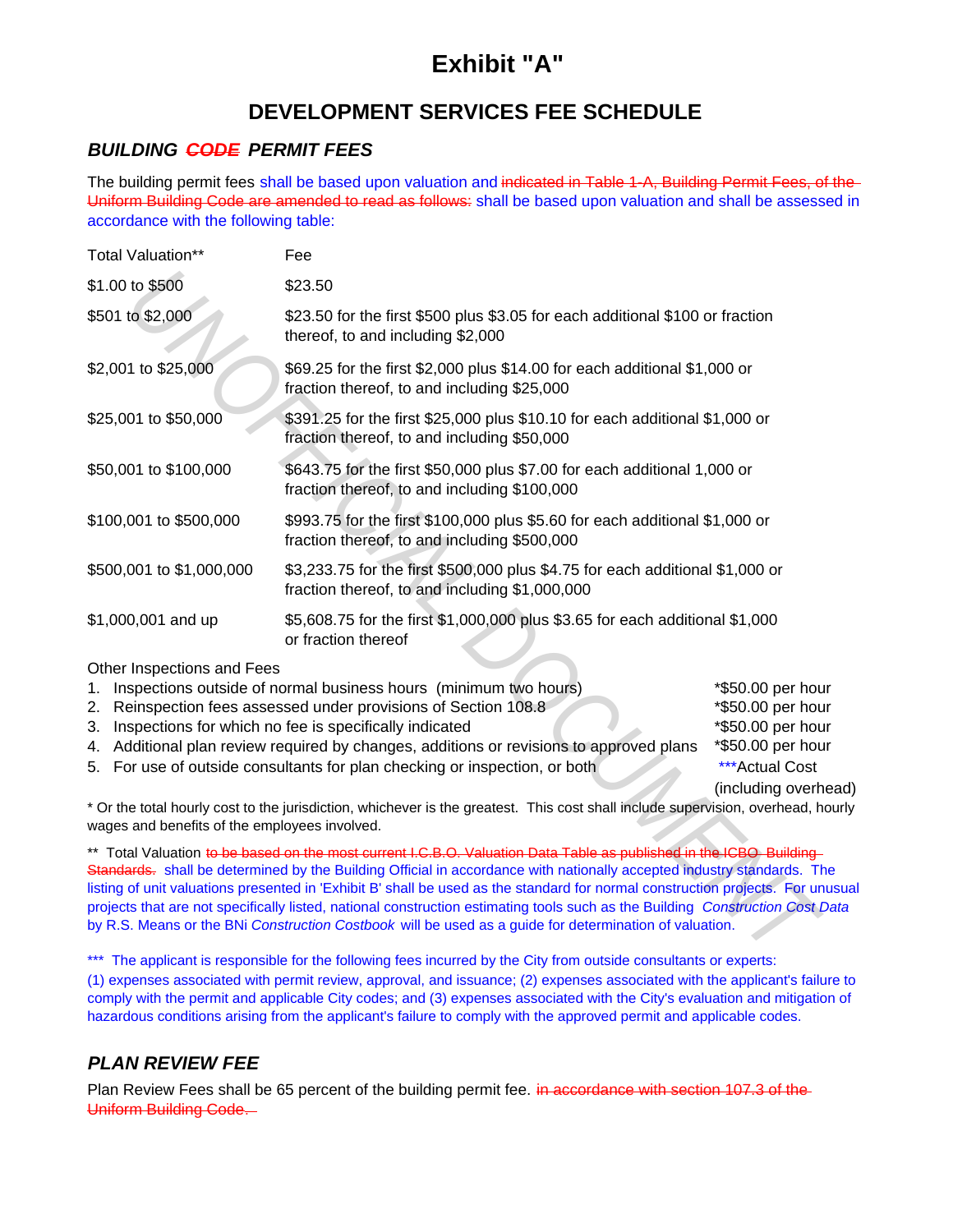# *MECHANICAL CODE FEES*

| <b>Permit Issuance</b>                                                                                                                                                                                                                                                                              |          |
|-----------------------------------------------------------------------------------------------------------------------------------------------------------------------------------------------------------------------------------------------------------------------------------------------------|----------|
| 1. For the issuance of each permit                                                                                                                                                                                                                                                                  | \$25.00  |
| 2. For issuing each supplemental permit for which the original permit has not expired, been canceled<br>or finaled                                                                                                                                                                                  | \$7.50   |
| <b>Unit Fee Schedule</b>                                                                                                                                                                                                                                                                            |          |
| 1. Furnaces. For the installation or relocation of each forced air or gravity-type furnace or burner,<br>including ducts and vents attached to such appliance, up to and including 100,000 Btu/h (29.3)<br>kW)                                                                                      | \$15.00  |
| For the installation or relocation of each forced air or gravity-type furnace or burner, including<br>ducts and vents attached to such an appliance over 100,000Btu/h (29.3 kW)                                                                                                                     | \$19.00  |
| For the installation or relocation of each floor furnace, including vent                                                                                                                                                                                                                            | \$15.00  |
| For the installation or relocation of each suspended heater, recessed wall heater, or floor<br>mounted unit heater                                                                                                                                                                                  | \$15.00  |
| 2. Appliance Vents. For the installation, relocation, or replacement of each appliance vent installed<br>and not included in an appliance permit                                                                                                                                                    | \$7.50   |
| 3. Repairs and Additions. For the repair of, alteration of, or addition to each heating appliance,<br>refrigeration unit, cooling unit, absorption unit, or each heating, cooling, absorption or evaporation<br>cooling system, including installation of controls regulated by the Mechanical Code | \$14.00  |
| 4. Boilers, Compressors, and Absorption Systems. For the installation or relocation of each<br>boiler or compressor to and including three horsepower (10.6 kW) or for each absorption system<br>to and including 100,000 Btu/h (29.4 kW)                                                           | \$15.00  |
| For the installation or relocation of each boiler or compressor over three horsepower (10.6 kW)<br>to and including 15 horsepower (52.7 kW) or for each absorption system over 100,000 Btu/h<br>(29.3 kW) to and including 500,000 Btu/h (146.6 kW)                                                 | \$28.00  |
| For the installation or relocation of each boiler or compressor over 15 horsepower (57.7 kW) to<br>and including 30 horsepower (105.5 kW), or for each absorption system over 500,000 Btu/h<br>(146.6 kW) to and including 1,000,000 Btu/h (293.1 kW)                                               | \$38.50  |
| For the installation or relocation of each boiler or compressor over 30 horsepower (105.5 kW) to<br>and including 50 horsepower (176 kW), or for each absorption system over 1,000,000 Btu/h<br>(293.1 kW) to and including 1,750,000 Btu/h (512.9 kW)                                              | \$57.50  |
| For the installation or relocation of each boiler or compressor over 50 horsepower (176 kW), or<br>for each absorption system over 1,750,000 Btu/h (512.9 kW)                                                                                                                                       | \$100.50 |
| 5. Air Handlers. For each air-handling unit to and including 10,000 cubic feet per minute                                                                                                                                                                                                           | \$11.00  |
| 6. Evaporative Coolers. For each evaporative cooler other than the portable type                                                                                                                                                                                                                    | \$11.00  |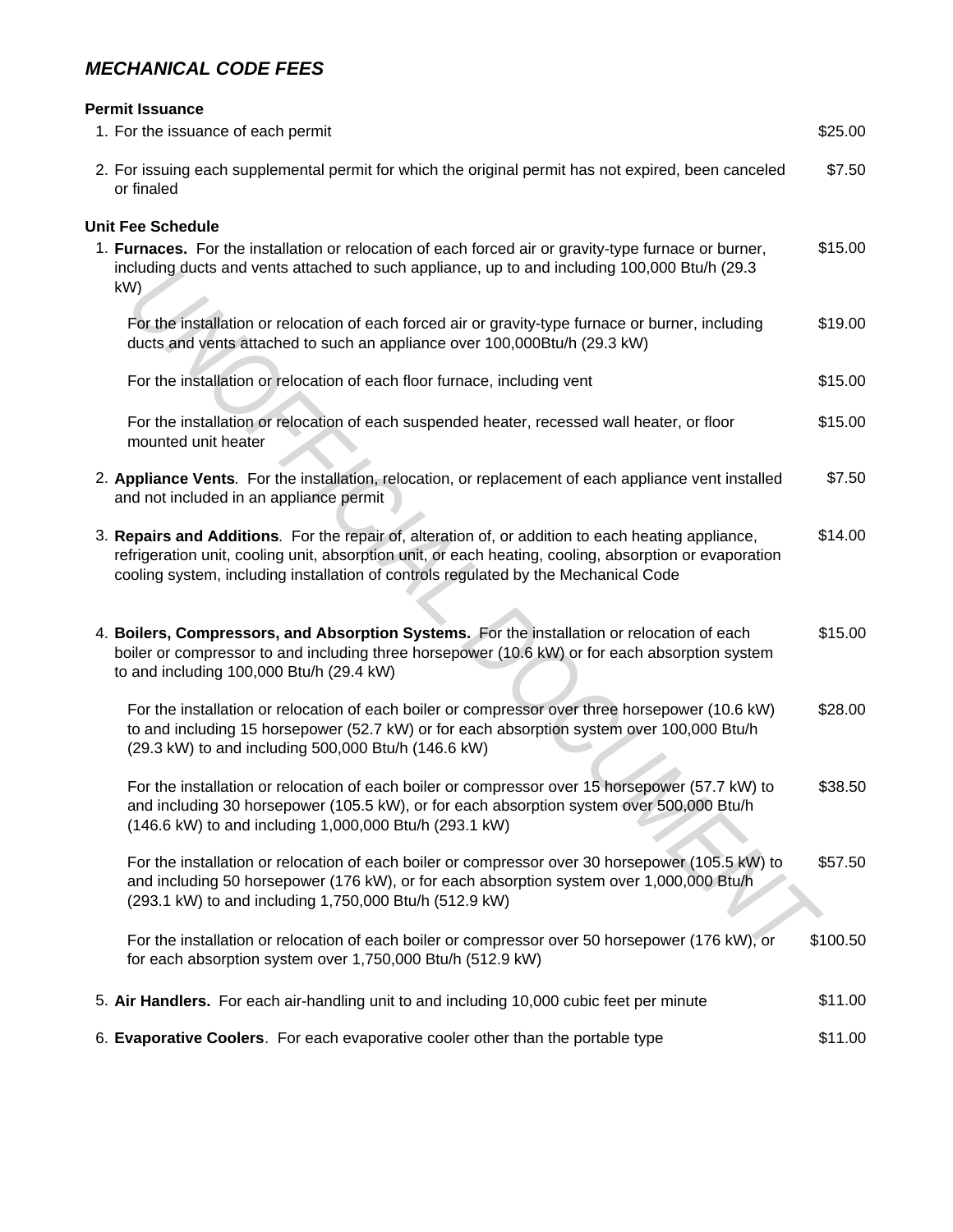| 7. Ventilation and Exhaust. For each ventilation fan connected to a single duct                                                                                                                                                                                                                                                                                                                                                                                                                                                                                                                                                                                                                                                        | \$7.50                                       |
|----------------------------------------------------------------------------------------------------------------------------------------------------------------------------------------------------------------------------------------------------------------------------------------------------------------------------------------------------------------------------------------------------------------------------------------------------------------------------------------------------------------------------------------------------------------------------------------------------------------------------------------------------------------------------------------------------------------------------------------|----------------------------------------------|
| For each ventilation system which is not a portion of a heating or air-conditioning system<br>authorized by a permit                                                                                                                                                                                                                                                                                                                                                                                                                                                                                                                                                                                                                   | \$11.00                                      |
| For the installation of each hood which is served by a mechanical exhaust, including the ducts<br>for such a hood                                                                                                                                                                                                                                                                                                                                                                                                                                                                                                                                                                                                                      | \$11.00                                      |
| 8. Incinerators. For the installation or relocation of each domestic type incinerator                                                                                                                                                                                                                                                                                                                                                                                                                                                                                                                                                                                                                                                  | \$19.00                                      |
| For the installation or relocation of each commercial or industrial type incinerator                                                                                                                                                                                                                                                                                                                                                                                                                                                                                                                                                                                                                                                   | \$69.00                                      |
| 9. Miscellaneous. For each appliance or piece of equipment regulated by the Mechanical Code but<br>not classes in other appliance categories, or for which no other fee is listed in the Code                                                                                                                                                                                                                                                                                                                                                                                                                                                                                                                                          | \$11.00                                      |
| When Appendix B. Chapter 13, is applicable (See Section 103), permit fees for fuel gas piping<br>shall be as follows:                                                                                                                                                                                                                                                                                                                                                                                                                                                                                                                                                                                                                  |                                              |
| For each gas pipe system of one to four outlets<br>For each gas piping system additional outlets over 5, each                                                                                                                                                                                                                                                                                                                                                                                                                                                                                                                                                                                                                          | \$6.75<br>\$1.50                             |
| When Appendix B, Chapter 14, is applicable (See Section 103), permit fees<br>for process piping shall be as follows:                                                                                                                                                                                                                                                                                                                                                                                                                                                                                                                                                                                                                   |                                              |
| For each hazardous process piping system (HPP) on one to four outlets<br>For each piping system of five or more outlets, per outlet<br>For each non hazardous process piping system (NPP) of one to four outlets<br>For each piping system of five or more outlets, per outlet                                                                                                                                                                                                                                                                                                                                                                                                                                                         | \$5.00<br>\$1.00<br>\$2.00<br>\$0.50         |
| <b>Other Inspections and Fees</b>                                                                                                                                                                                                                                                                                                                                                                                                                                                                                                                                                                                                                                                                                                      |                                              |
| A plan review fee of 25% of the permit fee shall be assessed for other than R-3 and U<br>1.<br>occupancies<br>Inspection fees outside business hours, per hour<br>2.<br>Reinspection fees assessed under provisions of Section 116.6, per inspection<br>3.<br>4.<br>Inspection for which no fee is specifically indicated (minimum charge – one half hour)<br>Additional plan review required by changes, additions, or revisions to plans or to plans for which<br>5.<br>an initial review has been completed (minimum charge one half hour)<br>*Or the total hourly cost to the City, whichever is greatest. The cost shall include supervision,<br>overhead, equipment, hourly wages and fringe benefits of the employees involved. | *\$50.00<br>*\$50.00<br>*\$50.00<br>*\$50.00 |
|                                                                                                                                                                                                                                                                                                                                                                                                                                                                                                                                                                                                                                                                                                                                        |                                              |

- 3. Reinspection fees assessed under provisions of Section 116.6, per inspection  $*$ \$50.00
- 4. Inspection for which no fee is specifically indicated (minimum charge one half hour)  $*$ \$50.00 5. Additional plan review required by changes, additions, or revisions to plans or to plans for which  $*$ \$50.00 an initial review has been completed (minimum charge one half hour)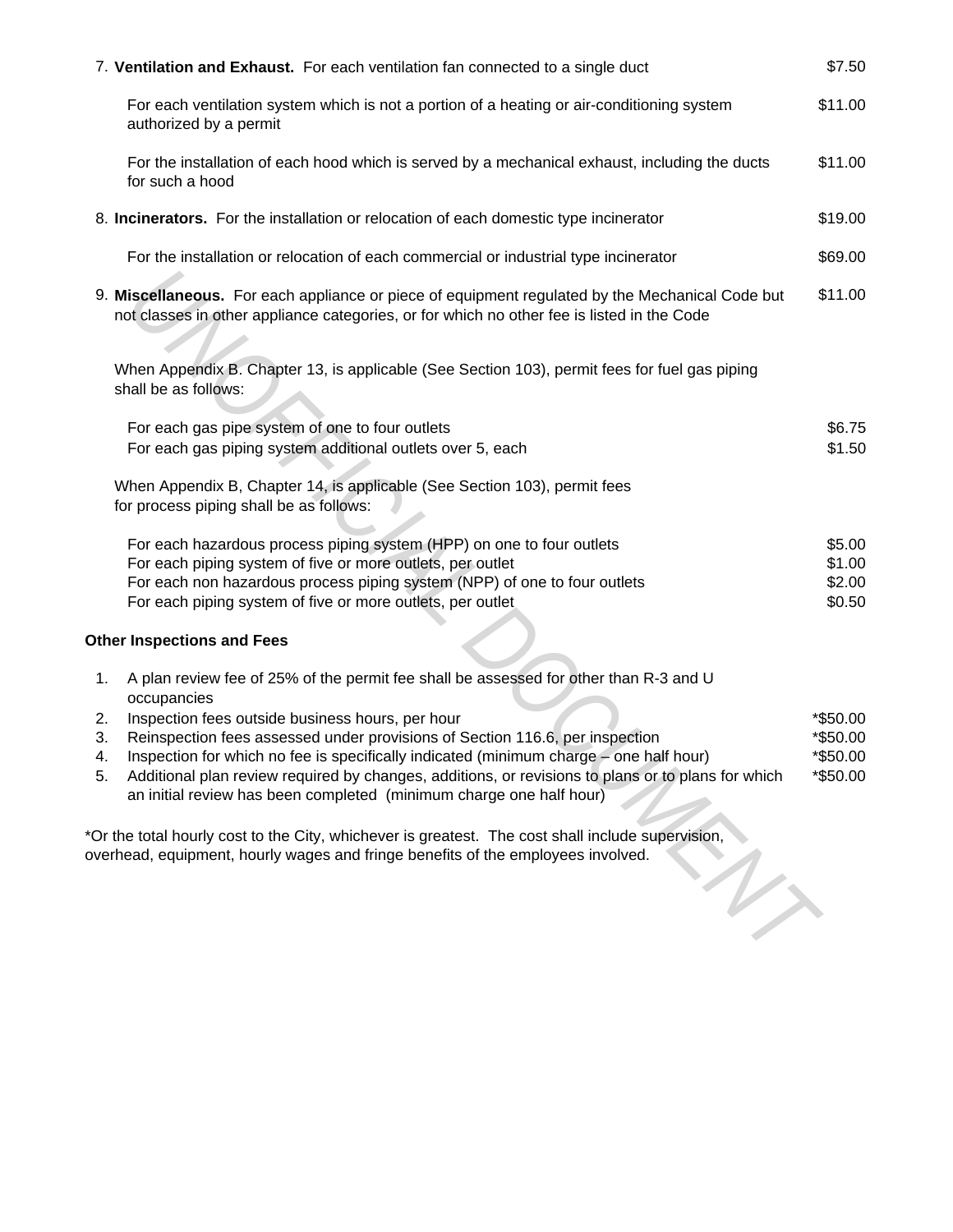# *PLUMBING CODE FEES*

#### **Permit Issuance**

| 1. For the issuance of each permit                                                                                                                                                    | \$25.00  |
|---------------------------------------------------------------------------------------------------------------------------------------------------------------------------------------|----------|
| 2. For issuing each supplemental permit for which the original permit has not expired,<br>been canceled or finaled.                                                                   | \$10.50  |
| Unit fee schedule (In addition to item 1 or 2 above)                                                                                                                                  |          |
| 1. For each plumbing fixture or trap or set of fixtures on one trap (including water,<br>drainage, piping and backflow protection therefore)                                          | \$10.00  |
|                                                                                                                                                                                       | \$25.00  |
| 2. For each building sewer and each trailer park sewer                                                                                                                                | \$10.00  |
| 3. Rainwater systems - per drain (inside building)<br>4. For each water heater and/or vent                                                                                            | \$13.00  |
|                                                                                                                                                                                       |          |
| 5. For each industrial waste pre-treatment interceptor including its trap and vent,<br>excepting kitchen type grease interceptors functioning as fixture traps                        | \$20.50  |
| 6. For installation, alteration or repair of water piping and/or water treating equipment,                                                                                            | \$7.25   |
| each<br>7. For repair or alteration of drainage or vent piping, each fixture                                                                                                          | \$7.25   |
| 8. For each lawn sprinkler system on any one meter including backflow                                                                                                                 |          |
| protection devices therefore                                                                                                                                                          | \$15.50  |
| 9. For atmospheric type vacuum breakers not included in item 1                                                                                                                        |          |
| 1 to $5$                                                                                                                                                                              | \$13.00  |
| over 5, each                                                                                                                                                                          | \$2.50   |
|                                                                                                                                                                                       |          |
| 10. For each backflow protective device other than atmospheric type vacuum type                                                                                                       |          |
| 2 inches and smaller                                                                                                                                                                  | \$13.00  |
| Over 2 inches                                                                                                                                                                         | \$25.50  |
|                                                                                                                                                                                       |          |
| <b>Other Inspection and Fees</b>                                                                                                                                                      |          |
| 1. A plan review fee of 25% of the permit fee shall be assessed for other than R-3 and                                                                                                |          |
| U occupancies                                                                                                                                                                         |          |
| 2. Inspection fees outside business hours, per hour                                                                                                                                   | *\$50.00 |
| 3. Reinspection fees, per inspection                                                                                                                                                  | *\$50.00 |
| 4. Inspection for which no fee is specifically indicated (minimum charge - one half                                                                                                   | *\$50.00 |
| hour)                                                                                                                                                                                 |          |
| 5. Additional plan review required by changes, additions, or revisions to plans or to<br>plans for which an initial review has been completed (minimum charge one half<br>hour)       | *\$50.00 |
| *Or the total hourly cost to the City, whichever is greatest. The cost shall include supervision, overhead,<br>equipment, hourly wages and fringe benefits of the employees involved. |          |
|                                                                                                                                                                                       |          |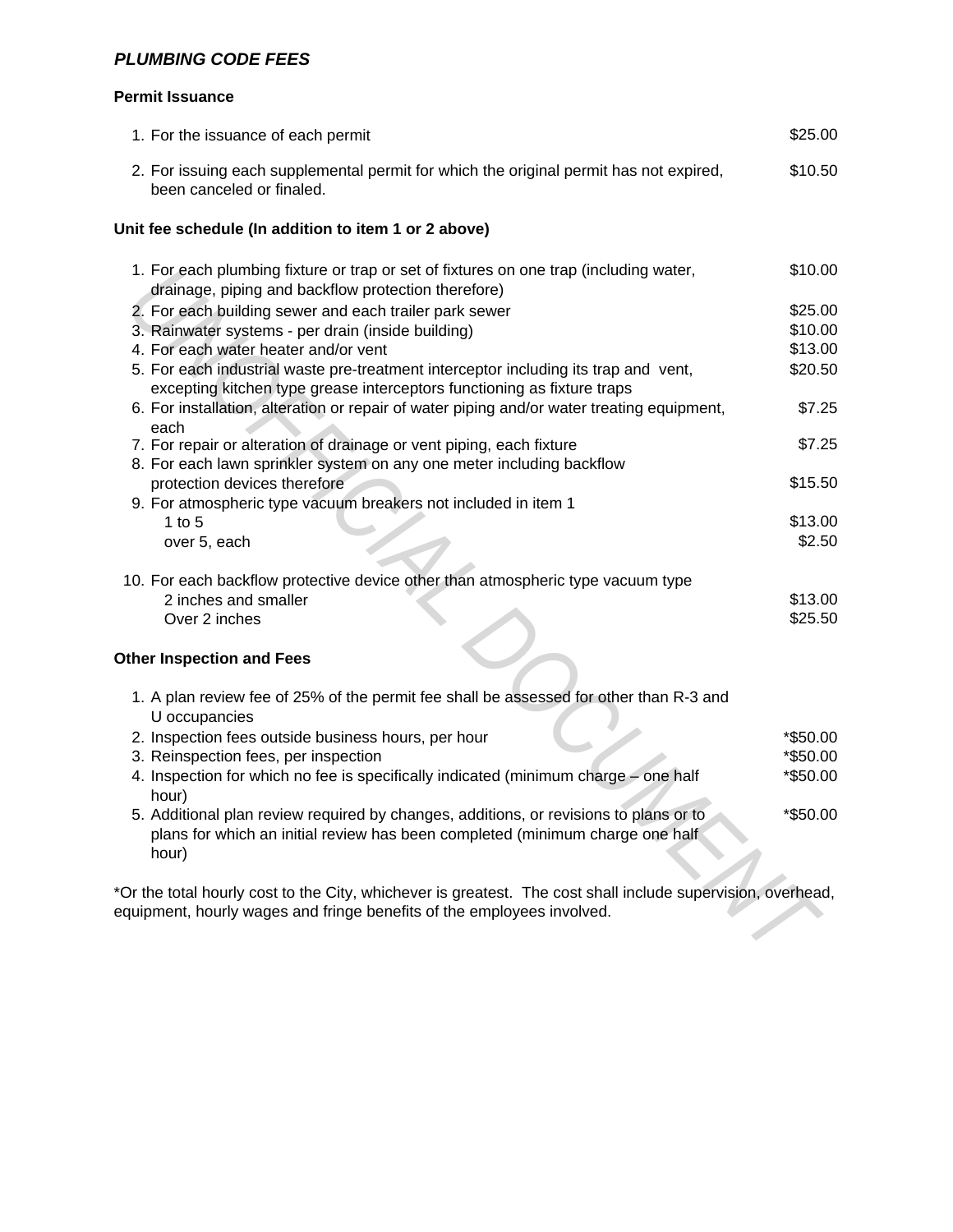### *MISCELLANEOUS FEES*

one-half of the above fee (New Commercial Building) Warehouses - 70% of the above Commercial

| 1. Re-roofs (R-3 and U occupancies)<br>Table 1-A Building Permit Fee Table (other occupancies)                                                                                                             | \$25.00                                     |
|------------------------------------------------------------------------------------------------------------------------------------------------------------------------------------------------------------|---------------------------------------------|
| 2. Demolition permit                                                                                                                                                                                       | \$23.50                                     |
| 3. Mobile Home Location permit<br>Single Wide<br>Double Wide                                                                                                                                               | \$100.00<br>\$150.00                        |
| 4. House Moving<br>a. Class I and II Moving permit<br>Inspection fee<br>*Plus \$50.00 per hour after the first hour and \$.50 per mile if the building to<br>be moved is outside of the City               | \$65.00<br>*\$50.00                         |
| Class III and IV Moving permit<br>b.                                                                                                                                                                       | \$65.00                                     |
| A cash deposit or Surety bond as indemnity to damage or injury to City<br>c.<br>property in accordance with the House Moving Ordinance, Section 5                                                          |                                             |
| A Liability Insurance policy, naming the City as an additional insured in<br>d.<br>accordance with the House Moving Ordinance, Section 5                                                                   |                                             |
| A cash deposit or a corporate surety bond for completion of the house<br>е.<br>moved in accordance with the House Moving Ordinance, Section 5                                                              |                                             |
| <b>ENERGY CODE FEES</b>                                                                                                                                                                                    |                                             |
| 1. In addition to the Building Code fees, an Energy Code plan check fee is hereby<br>established to check for energy requirements now called for by the Washington<br>State Energy Code. Chapter 51-11 WAC |                                             |
| Single Family<br><b>Residential Remodel/Addition</b><br>Multi-family                                                                                                                                       | \$60.00<br>\$45.00                          |
| per first building<br>each additional building of the same general design<br>New Commercial Building                                                                                                       | \$100.00<br>\$20.00                         |
| 0 to 12,000 sq. ft.<br>12,001 to 60,000 sq. ft.<br>60,001 to 200,000 sq ft.<br>200,001 and over<br>Remodels and Tenant Improvements                                                                        | \$80.00<br>\$140.00<br>\$195.00<br>\$265.00 |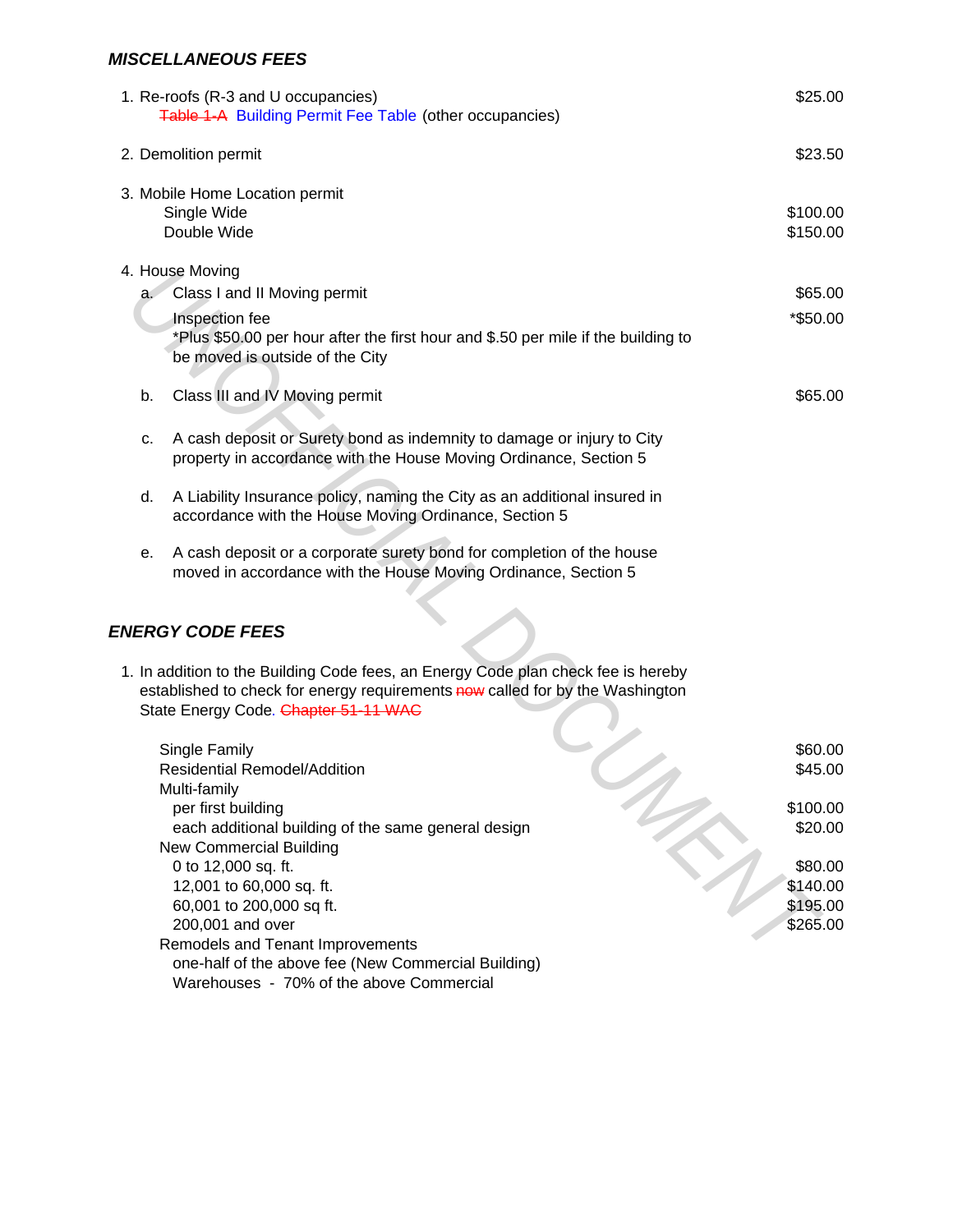### *GRADING PERMIT AND PLANS CHECK*

**Grading Plan Review Fees** as listed in Table A-33-A of the Uniform Building Code

| 50 cubic yards or less<br>51 to 100 cubic yards<br>101 to 1,000 cubic yards<br>1,001 to 10,000 cubic yards<br>10,001 to 100,000 cubic yards - for 1st 10,000 cubic yards<br>plus \$15.00 for each additional 10,000 cubic yards or fraction thereof | No fee<br>\$15.00<br>\$22.50<br>\$30.00<br>\$30.00       |
|-----------------------------------------------------------------------------------------------------------------------------------------------------------------------------------------------------------------------------------------------------|----------------------------------------------------------|
| 100,001 to 200,000 cubic yards - for the 1st 100,000 cubic yards<br>plus \$9.00 for each additional 10,000 cubic yards or fraction thereof                                                                                                          | \$165.00                                                 |
| 200,001 cubic yards or more - for the first 200,000 cubic yards<br>plus \$4.50 for each additional 10,000 cubic yards or fraction thereof                                                                                                           | \$255.00                                                 |
| Other fees:<br>Additional plans review required by changes, additions or revisions to<br>approved plans (half hour minimum)                                                                                                                         | \$50.00 per hour                                         |
| Grading Permit Fees as indicated in Table A-33-B of the Uniform Building Code                                                                                                                                                                       |                                                          |
| 50 cubic yards<br>51 to 100 cubic yards<br>101 to 1,000 cubic yards, for the first 100 cubic yards<br>plus \$10.50 for each additional 100 cubic yards or fraction thereof                                                                          | \$15.00<br>\$22.50<br>\$22.50                            |
| 1,001 to 10,000 cubic yards - for the first 1,000 cubic yards<br>plus \$9.00 for each additional 1,000 cubic yards or fraction thereof                                                                                                              | \$117.00                                                 |
| 10,001 to 100,000 cubic yards - for 1st 10,000 cubic yards<br>plus \$40.50 for each additional 10,000 cubic yards or fraction thereof                                                                                                               | \$198.00                                                 |
| 100,001 cubic yards or more - for the first 100,000 cubic yards<br>plus \$22.50 for each addl. 100,000 cubic yards or fraction thereof                                                                                                              | \$562.50                                                 |
| Other Inspections and Fees                                                                                                                                                                                                                          |                                                          |
| 1. Inspections outside of normal business hours (two hour minimum)<br>2. Reinspection fees assessed under provisions of Section 108.8<br>3. Inspections for which no fee is specifically indicated<br>(1/2 hour minimum)                            | \$50.00 per hour<br>\$50.00 per hour<br>\$50.00 per hour |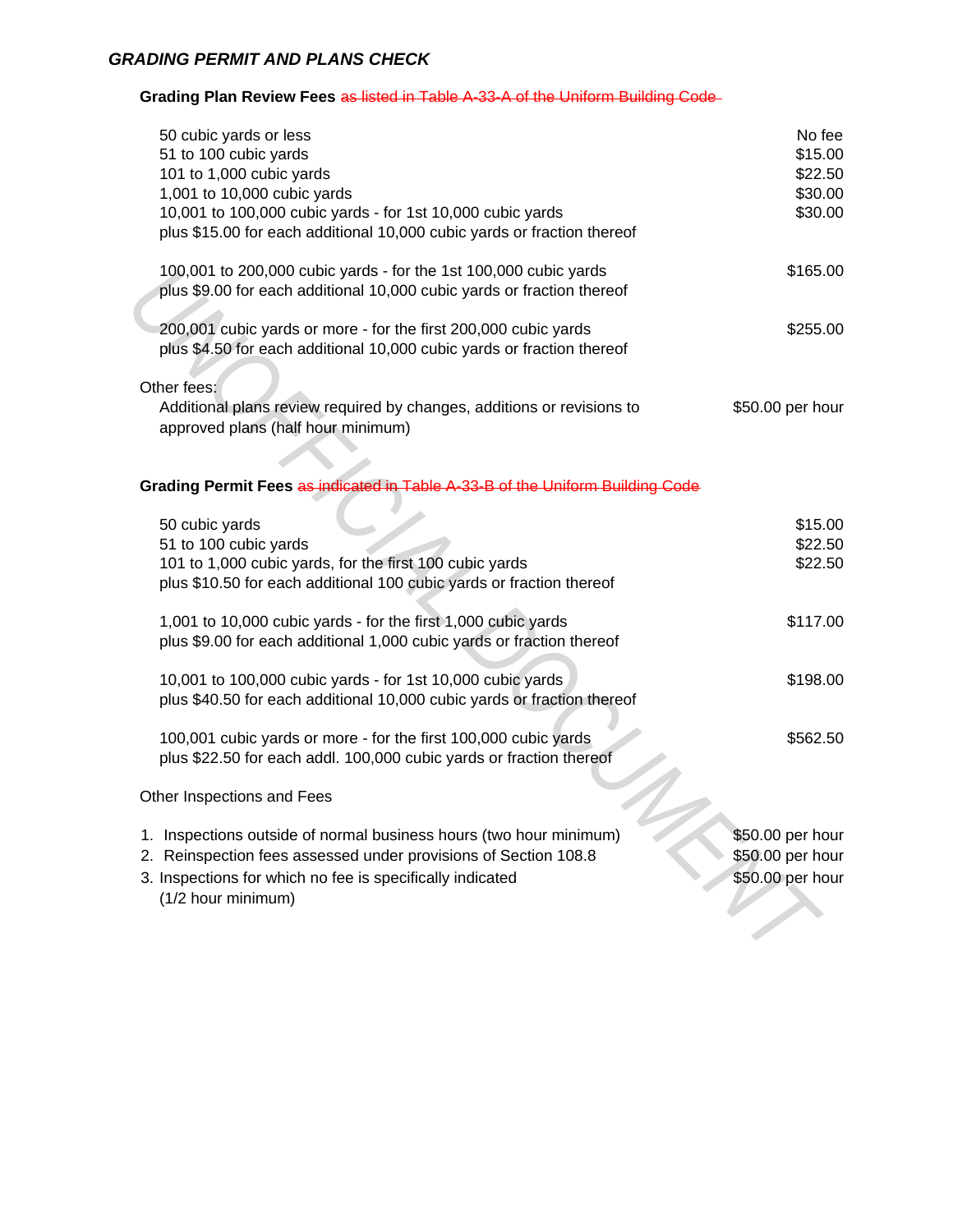# *FIRE MARSHAL REVIEW, INSPECTION & FIRE CODE FEES*

## **CONSTRUCTION PLAN REVIEW**

A plan review fee will be charged for fire department review of requirements for construction and inspection of the Fire Code requirements for buildings classified as Group A, B, E, F, H, I, LC, M, R $-4$ , and S. The plan review fee shall be 15% of the plan review fee building permit fee established by the Building Gode Permit Fee Schedule asadopted by the City, with a minimum fee of \$50.00.

## **FALSE FIRE ALARMS**

In the event of more than two false alarms in any 90-day period, the Chief may charge a fee for fire department response as specified below:

**False Alarms Fee** First and second Third Fourth and additional

EXCEPTION: False alarms resulting from the failure of a fire alarm service technician notifying the central, proprietary or remote monitoring station shall be billed at the rate of \$250.00 for each occurrence.

| Fees for temporary fireworks stand permit |  |
|-------------------------------------------|--|
| Fees for a public display permit          |  |

\$100.00 \$245.00

No Fee \$50.00 \$250.00 each

A liability policy(s) is required in accordance with the Fireworks Ordinance and as follows for both firework stands and public displays.

\$500,000 for injuries to any one person in one accident or occurrence \$1,000,000 for injuries to two or more persons in any one accident or occurrence \$500,000 for damage to property in any one accident or occurrence \$1,000,000 combines single limit for any one accident or occurrence **Example 5 and 10 model is a model in the model in the Chief may charge a fee for fire department of a fits specified below:**<br> **UNOFFICIAL DOCUMENT ASSOCION**<br> **UNOFFICIAL DOCUMENT ASSOCIONS**<br> **UNOFFICIAL DOCUMENT ASSOCIONS** 

A bond for clean up is required in accordance with the Fireworks Ordinance in the amount of \$500.00 in a bond or cashiers check for all fireworks stands.

### **FIRE ALARM SYSTEMS (Fees listed include plan review inspection and testing)**

### **Conventional (analog-zone) systems**

Tenant Improvements (first four zones) Additional zones Additional zones Commercial and Multi-family (first four zones) Residential (one and two family dwellings) Sprinkler supervision only

\$200 plus \$1.50 \$5.00 per device \$50 each \$160 plus \$1.50 per device \$200.00 \$300 plus \$1.50 \$5.00 per device \$50 each

Permit fee for upgrading of an existing system shall be 50% of the fee for new.

Plan Review fee shall be 25% of the permit fee, with a minimum of \$50.00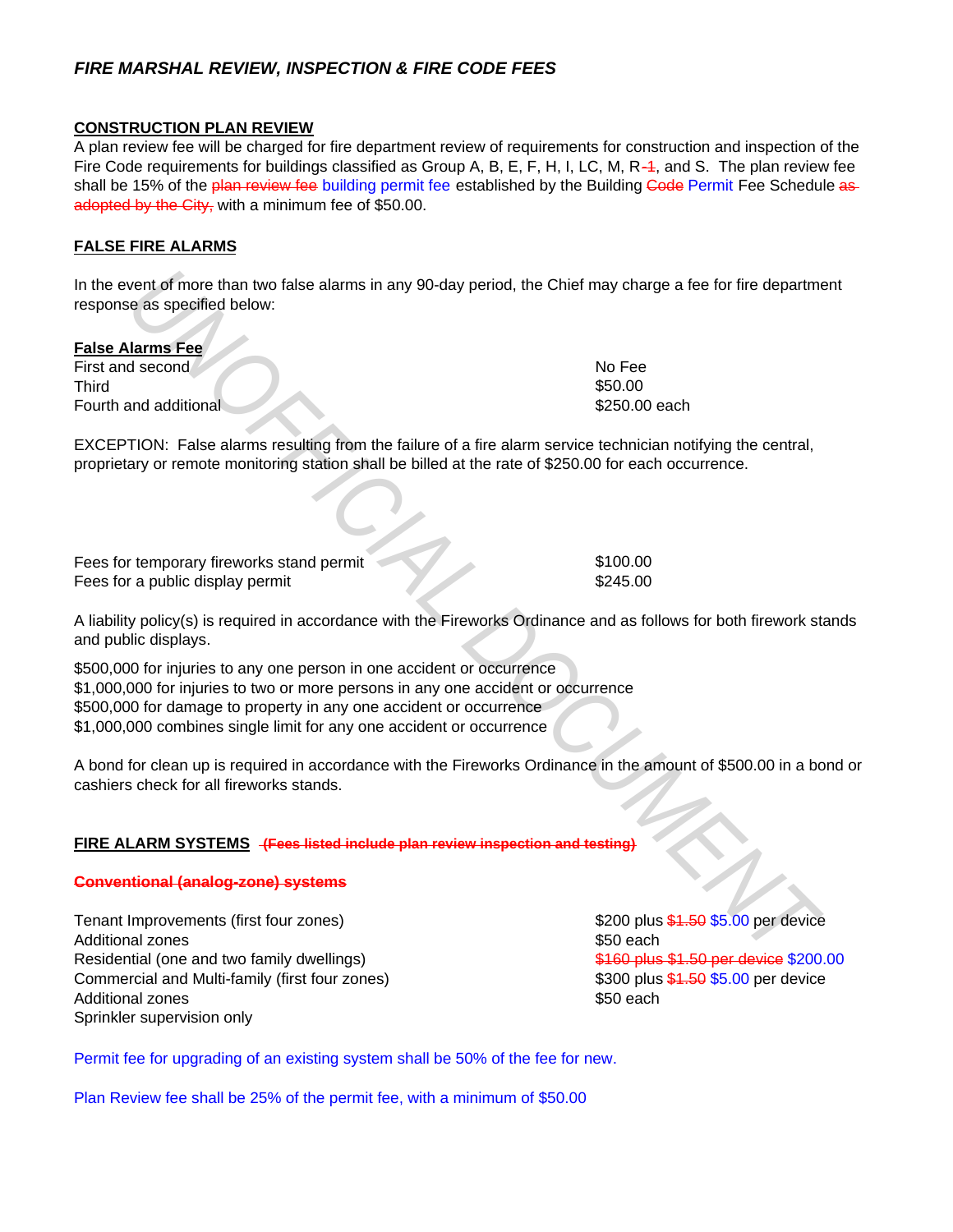#### **Addressable (digital) systems**

Residential (one and two family dwellings) Tenant Improvements

Commercial and Multi-Family Sprinkler supervision only

Fees for the up grading of existing system to be at 50% of the above

#### **FIRE SPRINKLER SYSTEMS**

The fee for fire sprinkler systems shall be based on the building permit fees table. adopted by resolution as adopted by the City. The valuation shall be based on the per square foot figure for sprinkler systems as shown on the mostrecent Building Valuation Data printed in the Building Standards published by ICBO. established by policy in accordance with nationally recognized standards. **PRINKLER SYSTEMS**<br>
for fire sprinkler systems shall be based on the building permit fees table adopted by resolution as a<br>
big line valuation shall be based on the per quare foot figure for sprinkler systems as above on t

The plan review fee for fire sprinkler systems shall be 25% of the permit fee, with a minimum fee of \$50.00. Plan review fees are in addition to the permit fee.

Valuation  $\frac{10}{2}$  \$10 per head 20% of new Fees per Table 1-A Sprinkler Underground Supply (includes plan review, inspection and testing) Tenant Improvement (relocation and addition to existing system)

#### **FIRE EXTINGUISHING SYSTEMS (Hood and Duct for Type I )**

#### **Review, inspection and testing fees**

a. Pre-engineered

b. Custom engineered

#### **SITE DEVELOPMENT REVIEW**

**(plats, short plats, commercial projects, residential infills, etc)** Basic review fee Additional review (over two hours)

#### **MISCELLANEOUS**

#### **Review, inspection and testing fees**

 $\sim$  Class I  $\sim$  \$170.00 Class II Class III **Standpipes** 

Fire pump installations

Power generator installations

\$300 plus \$1.50 per device \$160 plus \$1.50 per device

\$400 plus \$1.50 per device \$170

> \$100.00 \$50 per hour

\$250.00

\$275.00 \$295.00

\$500.00

\$325.00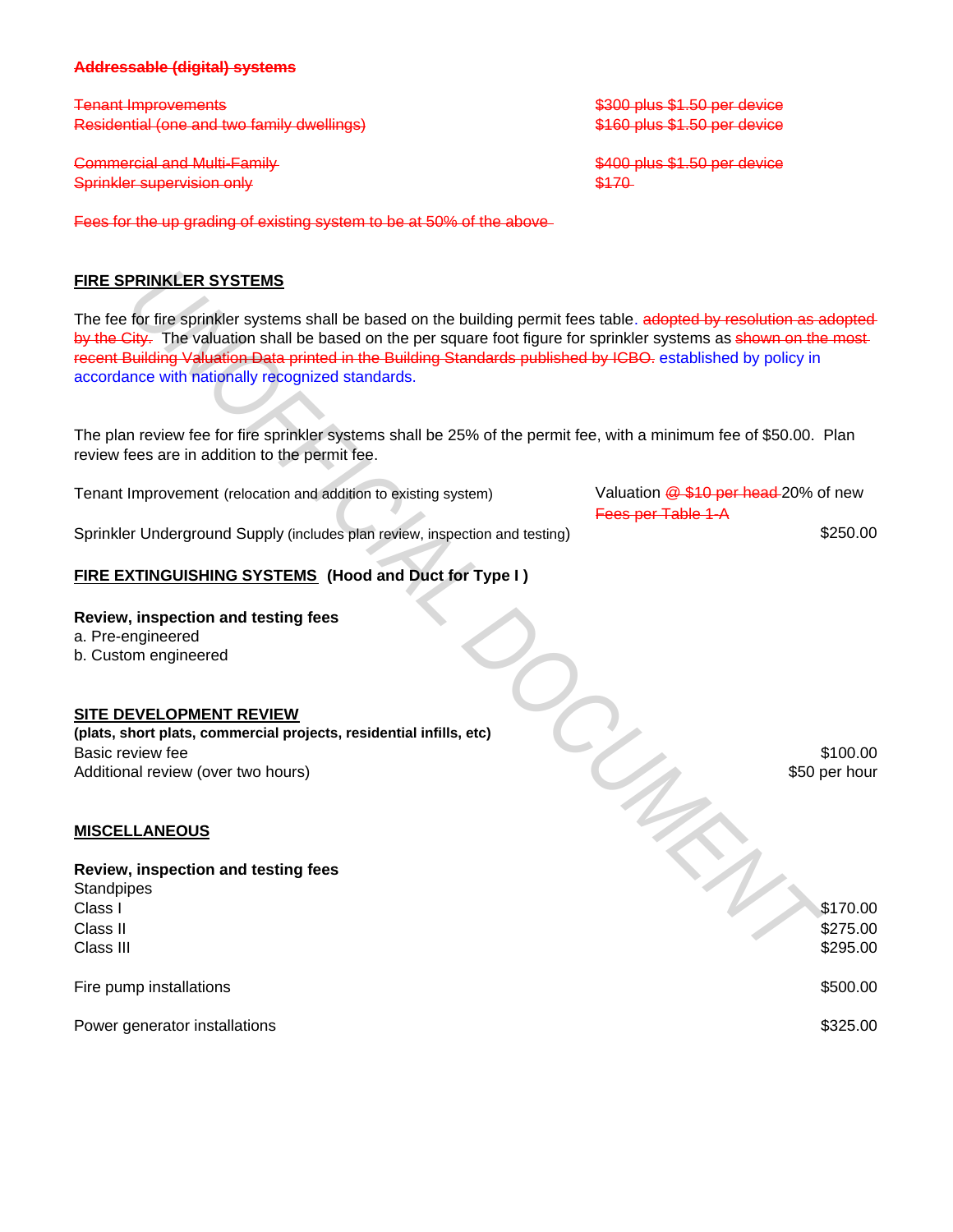# **FIRE CODE PERMIT FEES**

The following are annual fees, except where noted

Permit charges may be waived by the Fire Chief or Fire Marshal for the following: *Activities of Washington State non-profit corporations and/or civic or fraternal organizations which possess an IRS tax exempt status. Proof of IRS tax exempt shall be presented at time of permit application. However, any group shall be assessed a permit fee if the approved conditions of the permit are modified or not adhered to by the applicant.*

| <b>Aerosol Products</b>                                    | \$100.00 |
|------------------------------------------------------------|----------|
| <b>Aircraft Refueling Vehicle</b>                          | \$100.00 |
| Aircraft Repair Hangar                                     | \$100.00 |
| Asbestos Removal (limited)                                 | \$100.00 |
| Automobile Wrecking Yard                                   | \$100.00 |
| <b>Bowling Pin Refinishing</b>                             | \$100.00 |
| <b>Bowling Alley Refinishing (limited)</b>                 | \$100.00 |
| Candles or Open Flame in Assembly Areas (limited)          | \$100.00 |
| Carnivals and Fairs, etc. - Outdoors (limited)             |          |
| Carnivals - Commercial                                     | \$100.00 |
| Fairs, Bazaars, Flea Marts, Farmers Market, etc.*          | \$100.00 |
| Special Events - Outdoors                                  | \$100.00 |
| Cellulose Nitrate Film                                     | \$100.00 |
| <b>Cellulose Nitrate Storage</b>                           | \$100.00 |
| <b>Combustible Fiber Storage</b>                           | \$100.00 |
| <b>Combustible Material Storage</b>                        | \$100.00 |
| <b>Compressed Gases</b>                                    | \$100.00 |
| <b>Commercial Rubbish Handling Operation</b>               | \$100.00 |
| Cryogen                                                    | \$100.00 |
| <b>Dry Cleaning Plants</b>                                 | \$100.00 |
| <b>Dust Producing Operations</b>                           | \$100.00 |
| <b>Explosives/Blasting Agents</b>                          | \$100.00 |
| Explosives/Blasting Agents - Transport, Use                | \$100.00 |
| Fireworks Display, Special (limited)                       | \$245.00 |
| Fireworks Stand (limited)                                  | \$100.00 |
| Flammable/Combustible Liquids                              |          |
| pipeline install                                           | \$100.00 |
| pipeline operate                                           | \$100.00 |
| store, handle use                                          | \$100.00 |
| remove abandoned tank                                      | \$100.00 |
| remove (or abandon in place) residential tank              | \$50.00  |
| install, alter, etc - tank, piping, equip.                 | \$100.00 |
| tank vehicles                                              | \$100.00 |
| change contents (limited)                                  | \$100.00 |
| <b>Fruit Ripening</b>                                      | \$100.00 |
| Fumigation or Insecticide Fogging                          | \$100.00 |
| <b>Hazardous Material</b>                                  | \$100.00 |
| <b>Hazardous Material Production</b>                       | \$100.00 |
| High Pile Storage                                          | \$100.00 |
| Liquefied Petroleum Gases - Tank Install                   | \$100.00 |
| Liquid or Gas-Filled Vehicles/Equipment in Assembly Bldgs. | \$100.00 |
| <b>Lumber Yards</b>                                        | \$100.00 |
| <b>Magnesium Working</b>                                   | \$100.00 |
| Mall - (Covered)                                           |          |
| Kiosks - Concessions - Booths, etc.                        | \$100.00 |
| Used for Assembly (limited)                                | \$100.00 |
| Use Open Flame, etc. (limited)                             | \$100.00 |
| Display Flammable Liquid or Gas Filled Equip.              | \$100.00 |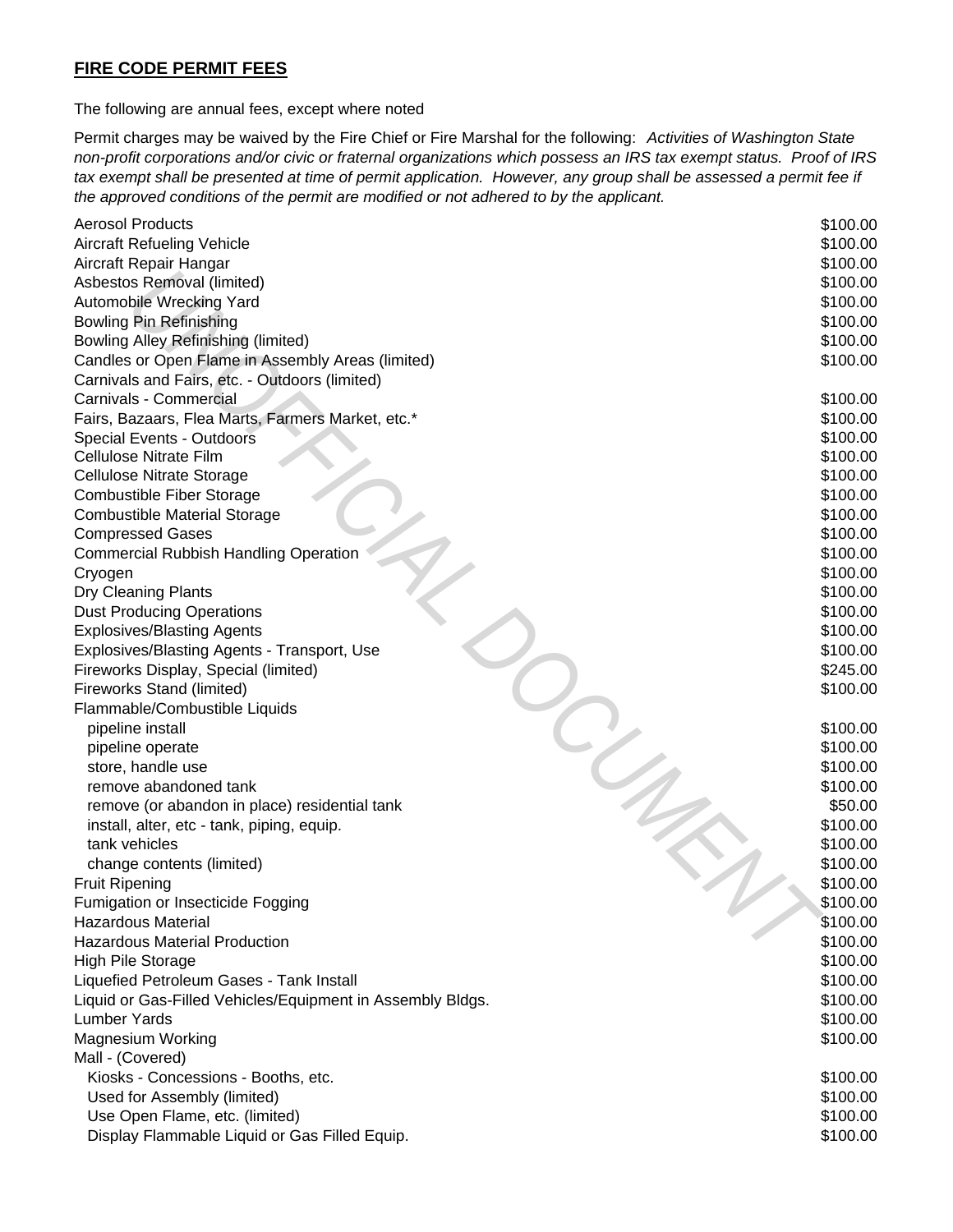| Motor Vehicle Fuel Dispensing Station                 | \$100.00 |
|-------------------------------------------------------|----------|
| <b>Organic Coatings</b>                               | \$100.00 |
| Ovens - Industrial                                    | \$100.00 |
| Parade Floats (limited)                               | \$100.00 |
| Place of Assembly                                     | \$100.00 |
| Special Events Carnival or Fairs-Schools (limited)    | \$100.00 |
| Haunted House - Commercial (limited)                  | \$100.00 |
| Haunted House - Schools (limited)                     | \$100.00 |
| Bazaars - Boutiques - Flea Marts - Booths or Displays | \$100.00 |
| Other Special Events (limited)                        | \$100.00 |
| Pyrotechnical Special Effects Material                | \$100.00 |
| <b>Radioactive Material</b>                           | \$100.00 |
| Refrigeration Equipment (Commercial)                  | \$100.00 |
| <b>Repair Garages</b>                                 | \$100.00 |
| Spraying and Dipping                                  | \$100.00 |
| <b>Tents and Canopies</b>                             | \$100.00 |
| <b>Tire Storage</b>                                   | \$100.00 |
| <b>Welding and Cutting</b>                            | \$100.00 |
|                                                       |          |
|                                                       |          |
|                                                       |          |
|                                                       |          |
|                                                       |          |
|                                                       |          |
|                                                       |          |
|                                                       |          |
|                                                       |          |
|                                                       |          |
|                                                       |          |
|                                                       |          |
|                                                       |          |
|                                                       |          |
|                                                       |          |
|                                                       |          |
|                                                       |          |
|                                                       |          |
|                                                       |          |
|                                                       |          |
|                                                       |          |
|                                                       |          |
|                                                       |          |
|                                                       |          |
|                                                       |          |
|                                                       |          |
|                                                       |          |
|                                                       |          |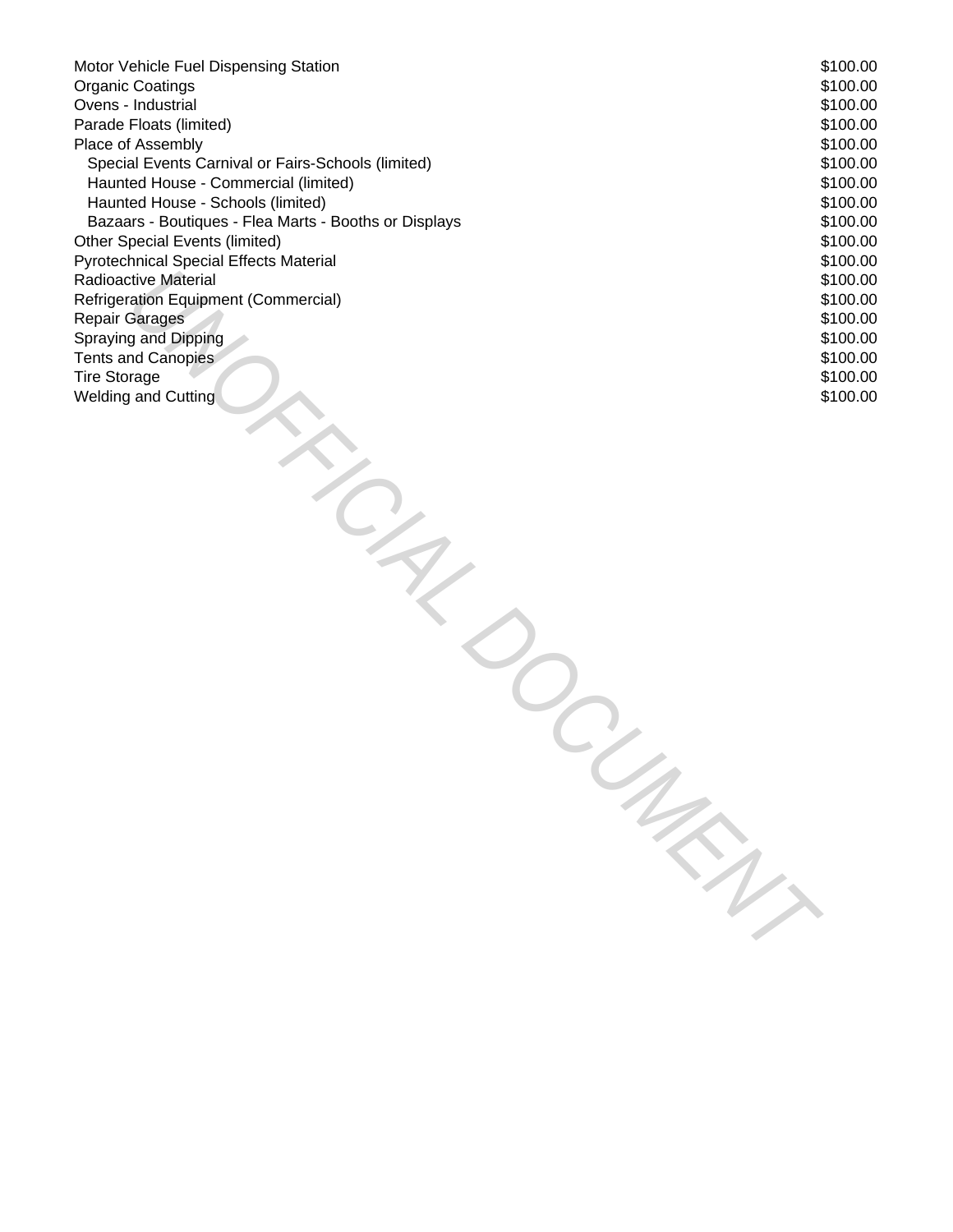### *PLANNING & DEVELOPMENT FEES*

*\* The base Hearing Examiner fee is reduced from \$1000 to \$500. If the actual Hearing Examiner cost is less or more than \$500, the difference will be refunded or billed to the applicant respectively.*

| <b>Plats &amp; Boundaries</b>                                   | 2003<br>≛                     | 2004<br>*                            |  |
|-----------------------------------------------------------------|-------------------------------|--------------------------------------|--|
| <b>Flat Fees</b>                                                |                               |                                      |  |
| <b>Binding Site Plans</b>                                       | \$1,526.94                    | \$1,549.84                           |  |
| Short Plats                                                     | \$1,638.12                    | \$1,662.69                           |  |
| <b>Short Plat Amendment</b>                                     | \$981.24                      | \$995.96                             |  |
| <b>Boundary Line Adjustments</b>                                | \$545.70                      | \$553.89                             |  |
| Lot Combinations                                                | \$270.30                      | \$274.35                             |  |
| Base Fees (+\$40/hour over 10 hours + Consultant Costs, if any) |                               |                                      |  |
| <b>Preliminary Plats</b>                                        | $*$ \$3,427.00                | \$3,478.41<br>*                      |  |
| <b>Plat Amendments</b>                                          |                               |                                      |  |
| Minor                                                           | \$545.70                      | \$553.89                             |  |
| Major                                                           | \$2,337.64                    | \$2,372.70                           |  |
| <b>Final Plats</b>                                              | $$1,092.42 +$                 | $$1,108.81 +$                        |  |
|                                                                 | \$32.64 (Per Lot)             | \$33.13 (Per Lot)                    |  |
| <b>Plat Alterations</b>                                         |                               |                                      |  |
| <b>Without Hearing</b>                                          | 328.44                        | \$333.37                             |  |
| With Hearing                                                    | 337.64                        | \$2,372.70<br>*                      |  |
| <b>LAND USE PERMITS</b>                                         |                               |                                      |  |
| <b>Flat Fees</b>                                                |                               |                                      |  |
| Variances                                                       |                               |                                      |  |
| Major                                                           | \$1,250.32                    | \$1,269.07                           |  |
| Minor                                                           | \$875.16                      | \$888.29                             |  |
| <b>Administrative Use Permits</b>                               |                               |                                      |  |
| Telecommunications                                              | \$540.60                      | \$548.71                             |  |
| <b>Temporary Housing Unit</b>                                   | \$53.04                       | \$53.84                              |  |
| Temporary Use Permit (except Firework Stands)                   | \$26.52                       | \$26.92                              |  |
| <b>Extended Stay RV Permit</b>                                  | \$26.52                       | \$26.92                              |  |
| <b>Sign Permits</b>                                             |                               |                                      |  |
| Sign Permit Review Fee                                          | \$26.52                       | \$26.92                              |  |
| Non-Conforming Sign Permit                                      | \$26.52                       | \$26.92                              |  |
| <b>Temporary Sign Permit</b>                                    | $$26.52 +$                    | $$26.92 +$                           |  |
|                                                                 | \$25.50<br>Refundable Deposit | \$25.88<br><b>Refundable Deposit</b> |  |
| <b>Special Event Permits</b>                                    |                               |                                      |  |
| <b>Minor Event</b>                                              | \$26.52                       | \$26.92                              |  |
| Major Event                                                     | \$265.20                      | \$269.18                             |  |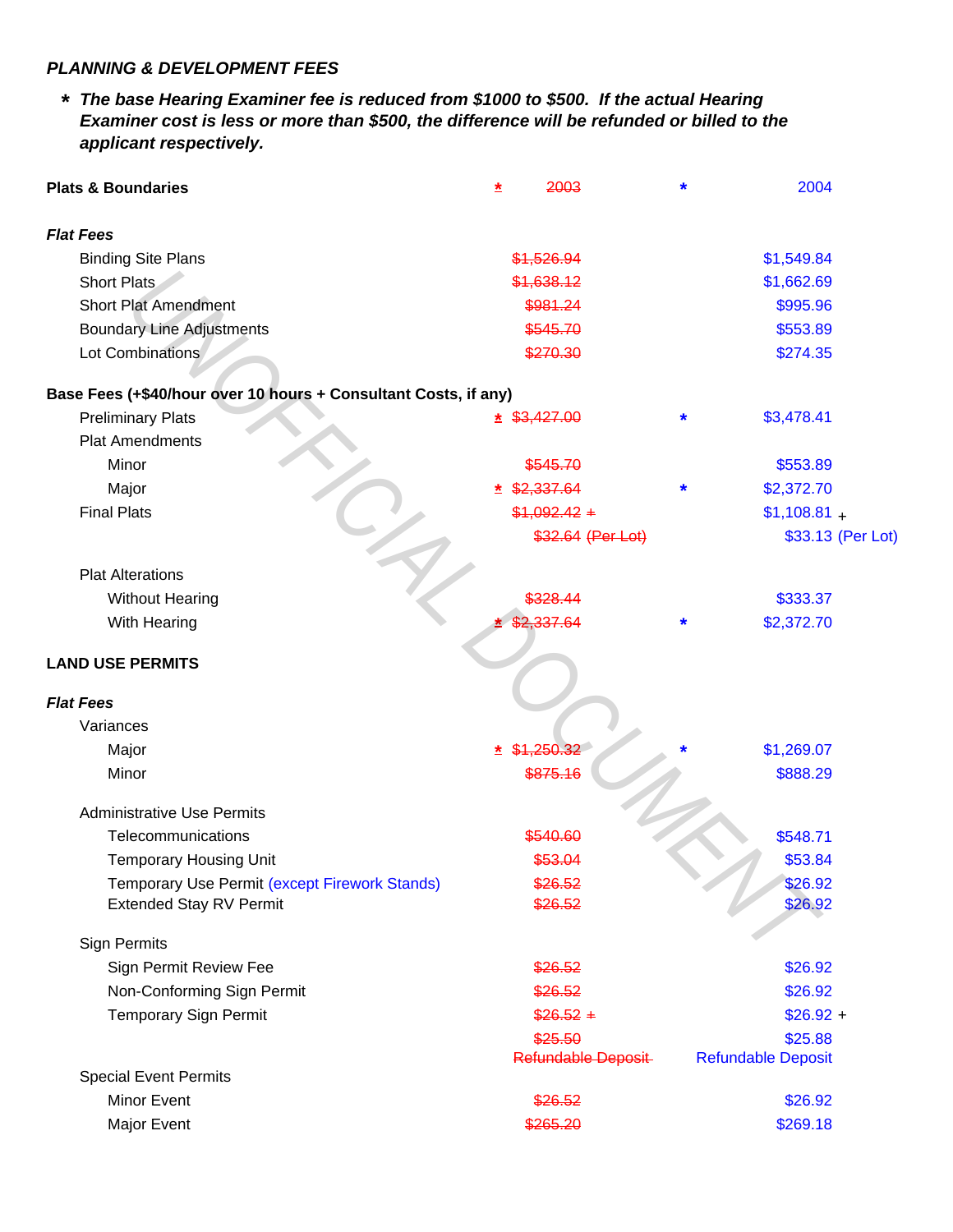# **QUASI JUDICIAL PERMITS**

# **Base Fees (+\$40/hour over 10 hours + Consultant Costs, if any)**

| <b>Planned Development Districts</b>                            | \$3.427.00                             |        | \$3,478.41                             |
|-----------------------------------------------------------------|----------------------------------------|--------|----------------------------------------|
| <b>Conditional Use Permits/Public Facility Permit</b>           | \$3.427.00                             |        | \$3,478.41                             |
| Amendments                                                      |                                        |        |                                        |
| Major                                                           | \$3,427,00                             | *      | \$3,478.41                             |
| Minor                                                           | \$545.70                               |        | \$553.89                               |
| <b>SHORELINE PERMITS</b>                                        |                                        |        |                                        |
| <b>Flat Fees</b>                                                |                                        |        |                                        |
| Revision                                                        | \$492.66                               |        | \$500.05                               |
| Base Fees (+\$40/hour over 10 hours + Consultant Costs, if any) |                                        |        |                                        |
|                                                                 |                                        |        |                                        |
| <b>Substantial Development</b><br><b>Conditional Use</b>        | \$3,427.00                             | *      | \$3,478.41                             |
| Variance                                                        | \$3,427.00<br>\$3,427.00               |        | \$3,478.41<br>\$3,478.41               |
|                                                                 |                                        |        |                                        |
| <b>ENVIRONMENTAL</b>                                            |                                        |        |                                        |
| <b>Flat Fees</b>                                                |                                        |        |                                        |
| <b>Environmental Checklist</b>                                  | \$545.70                               |        | \$553.89                               |
| <b>Expanded Checklist</b>                                       | \$762.96                               |        | \$774.40                               |
|                                                                 |                                        |        |                                        |
| Base Fees (+\$40/hour over 10 hours + Consultant Costs, if any) |                                        |        |                                        |
| <b>Environmental Impact Statement</b>                           | $$434.52 +$                            |        | $$441.04 +$                            |
|                                                                 | <b>Consultant Costs</b>                |        | <b>Consultant Costs</b>                |
| Urban Forest Management (Administrative Use Permit)             |                                        |        |                                        |
|                                                                 |                                        |        |                                        |
| Tree Preservation Plan (Over 2 Acres)                           | $$545.70 +$<br><b>Consultant Costs</b> |        | $$553.89 +$<br><b>Consultant Costs</b> |
| Tree Preservation Plan (2 Acres or Less)                        | $$265.20 +$                            |        | $$269.18 +$                            |
|                                                                 | <b>Consultant Costs</b>                |        | <b>Consultant Costs</b>                |
| <b>WETLANDS</b>                                                 |                                        |        |                                        |
|                                                                 |                                        |        |                                        |
| <b>Flat Fees</b>                                                |                                        |        |                                        |
| <b>Wetland Verification</b>                                     | $$185.64 +$                            |        | $$188.42 +$                            |
|                                                                 | <b>Consultant Costs</b>                |        | <b>Consultant Costs</b>                |
| <b>Wetland Report</b>                                           | $$545.70 +$                            |        | $$553.89 +$                            |
|                                                                 | <b>Consultant Costs</b>                |        | <b>Consultant Costs</b>                |
| <b>Mitigation Plan</b>                                          | $$545.70 +$<br><b>Consultant Costs</b> |        | $$553.89 +$<br><b>Consultant Costs</b> |
| <b>CRITICAL AREAS</b>                                           |                                        |        |                                        |
| <b>Flat Fees</b>                                                |                                        |        |                                        |
| Variance                                                        | $*$ \$1,138.12 +                       | $\ast$ | $$1,155.19 +$                          |
|                                                                 | <b>Consultant Costs</b>                |        | <b>Consultant Costs</b>                |
| Reasonable Use Exemption                                        | $*$ \$1,138.12 +                       | $\ast$ | $$1,155.19 +$                          |
|                                                                 | <b>Consultant Costs</b>                |        | <b>Consultant Costs</b>                |
| <b>Flat Fees</b>                                                |                                        |        |                                        |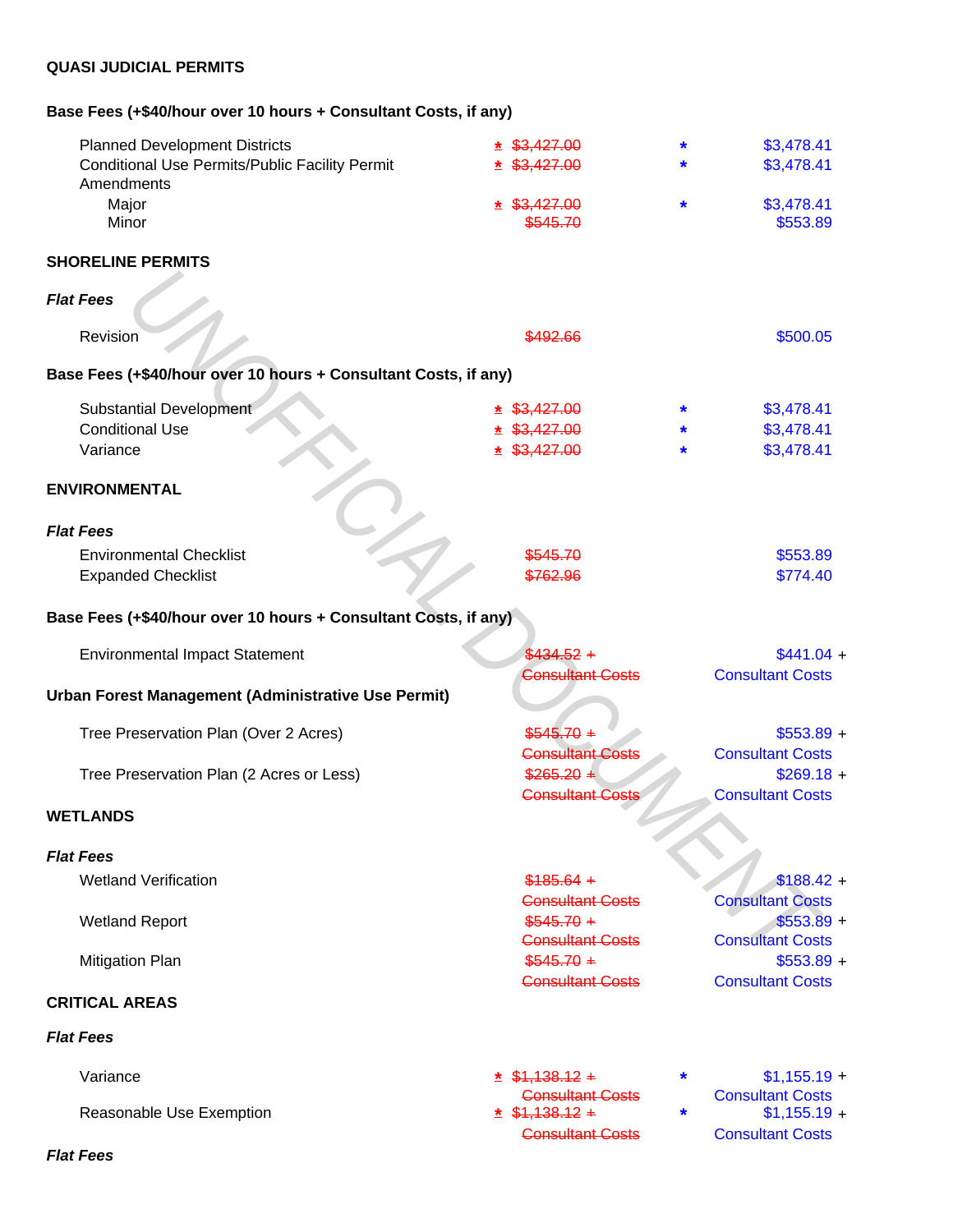| <b>Staff Time</b>                  | <u> 12.84</u>         |        | \$43.48          |
|------------------------------------|-----------------------|--------|------------------|
| <b>Consultant Time</b>             | <b>Hour Cost</b>      |        | <b>Hour Cost</b> |
|                                    |                       |        |                  |
| Appeals and Reconsideration        |                       |        |                  |
| Reconsideration                    | \$545.70              |        | \$553.89         |
| Administrative Appeal              | \$545.70              |        | \$553.89         |
| Amendments to Plans                |                       |        |                  |
| Plans                              | \$2,731.56            |        | \$2,772.53       |
| Regulations                        | \$2,731.56            |        | \$2,772.53       |
| <b>Annexation Petitions</b>        | \$2,731.56            |        | \$2,772.53       |
|                                    |                       |        |                  |
| <b>Expiration &amp; Revocation</b> |                       |        |                  |
| Revocation                         | \$1,467.58<br>*       | $\ast$ | \$1,489.59       |
| Relinquishment w/o Hearing         | \$545.70              |        | \$553.89         |
| Relinquishment w/ Hearing          | \$1,467.58<br>*       | *      | \$1,489.59       |
| <b>Time Extension</b>              | \$545.70              |        | \$553.89         |
| Design Standards                   |                       |        |                  |
| <b>Basic</b>                       | <del>\$545.70</del>   |        | \$553.89         |
|                                    |                       |        |                  |
| <b>Planning Commission</b>         | <del>\$1.092.42</del> |        | \$1,108.81       |

### **FEE EXCEPTIONS**

- 1. All City Departments are exempt from Planning and Development fees.
- 2. When two or more concurrent permits are required for a project, the applicant is charged the full fee of the most expensive permit and one-half the fee on the other permits. Fees for SEPA review many not be discounted.

PISEP<sub>I</sub>